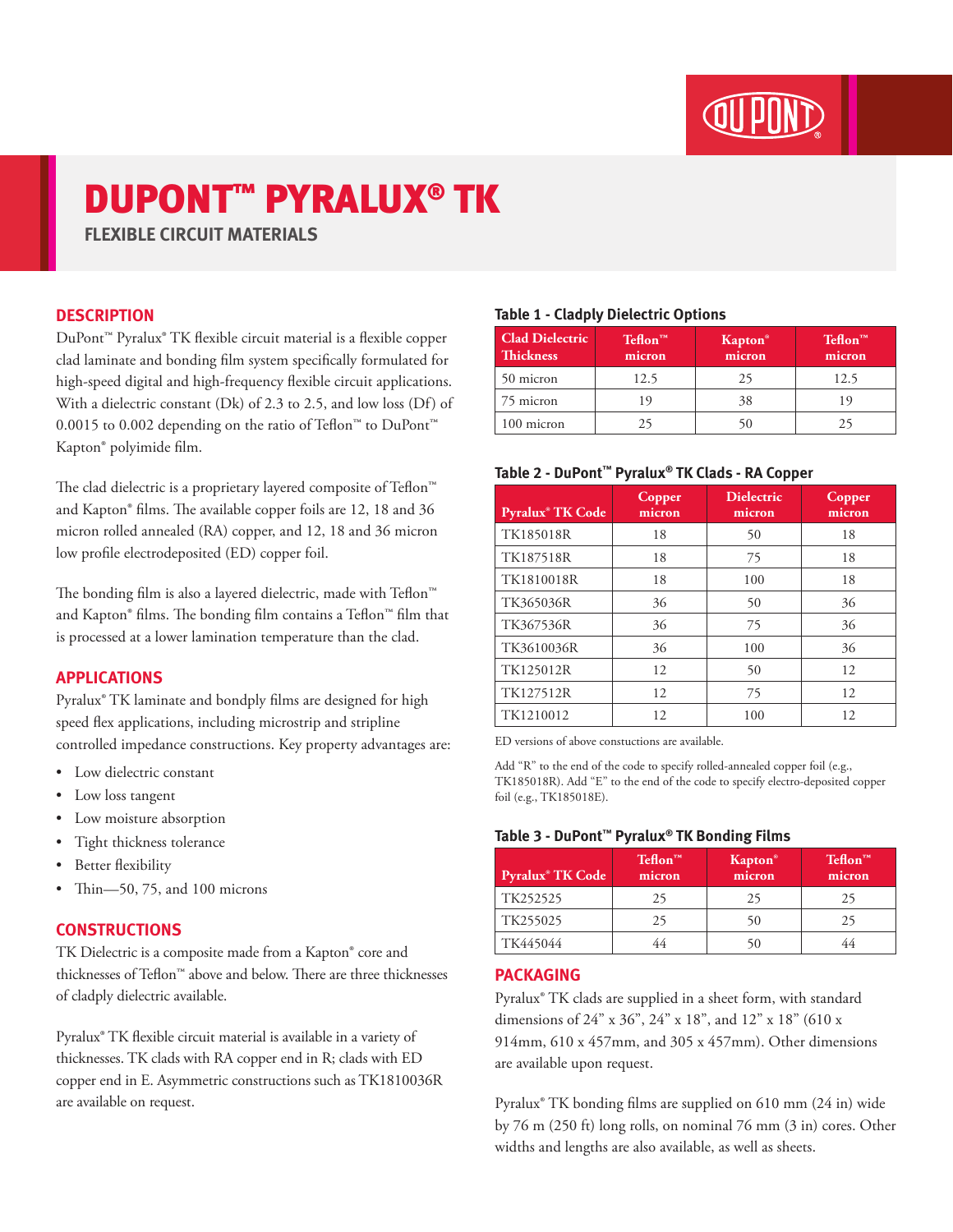### **SPECIFICATIONS**

| <b>UL V-0</b>               | RoHS Compliant           |
|-----------------------------|--------------------------|
| IPC-4204/13 (clad)          | Pb-Free alloy compatible |
| $IPC-4203/5$ (bonding film) |                          |

#### **DuPont™ Pyralux® TK Copper Clad Laminate**

| Property                                                                              | Pyralux® TK185018R             | Pyralux® TK187518R             | Pyralux® TK1810018R            |
|---------------------------------------------------------------------------------------|--------------------------------|--------------------------------|--------------------------------|
| Dielectric Constant 10 GHz, Normal*                                                   | 2.5                            | 2.5                            | 2.5                            |
| Dielectric Constant 10 GHz, In-plane**                                                | 2.8                            | 2.8                            | 2.8                            |
| Loss Tangent 10 GHz                                                                   | 0.002                          | 0.002                          | 0.002                          |
| Peel Strength AR, N/m (pli), 18 µm Cu                                                 | 1200(7)                        | 1200(7)                        | 1200(7)                        |
| Peel Strength AS, N/m (pli), 18 µm Cu                                                 | 1200(7)                        | 1200(7)                        | 1200(7)                        |
| Peel Strength After HAST, N/m (pli), 18 µm Cu                                         | 900(5)                         | 900(5)                         | 900(5)                         |
| Moisture Absorption, %                                                                | 0.6                            | 0.6                            | 0.6                            |
| Solder Float, 3 min at 288°C                                                          | Pass                           | Pass                           | Pass                           |
| Dimensional Stability %<br>Method B, After Bake, MD/TD<br>Method C, After Bake, MD/TD | $-0.05/-0.07$<br>$-0.07/-0.13$ | $-0.04/-0.06$<br>$-0.06/-0.11$ | $-0.03/-0.05$<br>$-0.05/-0.10$ |
| MIT Flex Test, with LF coverlay                                                       | 730                            | 404                            | N/A                            |
| CTE, ppm/C (50 to 250°C)                                                              | 27                             | 27                             | 27                             |
| Modulus, MPa (kpsi)                                                                   | 3250 (470)                     | 3100 (450)                     | 3170 (460)                     |
| Tensile Strength, MPa (kpsi)                                                          | 185 (27)                       | 185 (27)                       | 185 (27)                       |
| Elongation, %                                                                         | 60                             | 70                             | 70                             |
| Dielectric Strength, volts/um (volts/mil)                                             | 200 (5000)                     | 190 (4800)                     | 170 (4300)                     |
| Flame Rating, UL                                                                      | $V-0$                          | $V-0$                          | $V-0$                          |
| RTI, UL                                                                               | $200^{\circ}$ C                | $200^{\circ}$ C                | $200^{\circ}$ C                |
| Decomposition Temperature 2%/5%                                                       | 531oC/548°C                    | 531oC/548°C                    | 531oC/548°C                    |

\*IPC-TM-650-2.5.5.5 value to be used in design calculations. \*\*In-plane values are bulk properties measured by ASTM-D-2520 HAST Conditions are: 2 atm, 120°C, 90% humidity, 96 hours. MIT Flex Test: 18 µm copper lines, 0.38 mm radius

#### **DuPont™ Pyralux® TK Bondply**

| Property                                              | Pyralux® TK252525<br><b>Bondply</b> | Pyralux® TK255025<br><b>Bondply</b> | Pyralux® TK445044<br><b>Bondply</b> |
|-------------------------------------------------------|-------------------------------------|-------------------------------------|-------------------------------------|
| Dielectric Constant 10 GHz, Normal*                   | 2.3                                 | 2.5                                 | 2.4                                 |
| Dielectric Constant 10 GHz, In-plane**                | 2.6                                 | 2.8                                 | 2.7                                 |
| Loss Tangent 10 GHz                                   | 0.0015                              | 0.002                               | 0.0015                              |
| Peel Strength to Dielectric of TK Laminate, N/m (pli) | 1000(6)                             | 1000(6)                             | 1000(6)                             |
| Peel Strength AR to Copper Foil, N/m (pli), 36 µm Cu  | 875(5)                              | 875(5)                              | 875(5)                              |
| Peel Strength AR, to Shiny Cu, N/m (pli), 18 µm Cu    | 500(3)                              | 500(3)                              | 500(3)                              |
| Moisture Absorption, %                                | 0.3                                 | 0.6                                 | 0.4                                 |
| Solder Float, 10 sec at 288°C                         | Pass                                | Pass                                | Pass                                |
| Dielectric Strength, volts/um (volts/mil)             | 190 (4800)                          | 170 (4300)                          | 160 (4000)                          |
| UL Flame Recognition                                  | $V-0$                               | $V-0$                               | $V-0$                               |
| Decomposition Temperature 2%/5%                       | 494°C/514°C                         | 494°C/514°C                         | 494°C/514°C                         |

\*IPC-TM-650-2.5.5.5 value to be used in design calculations. \*\*In-plane values are bulk properties measured by ASTM-D-2520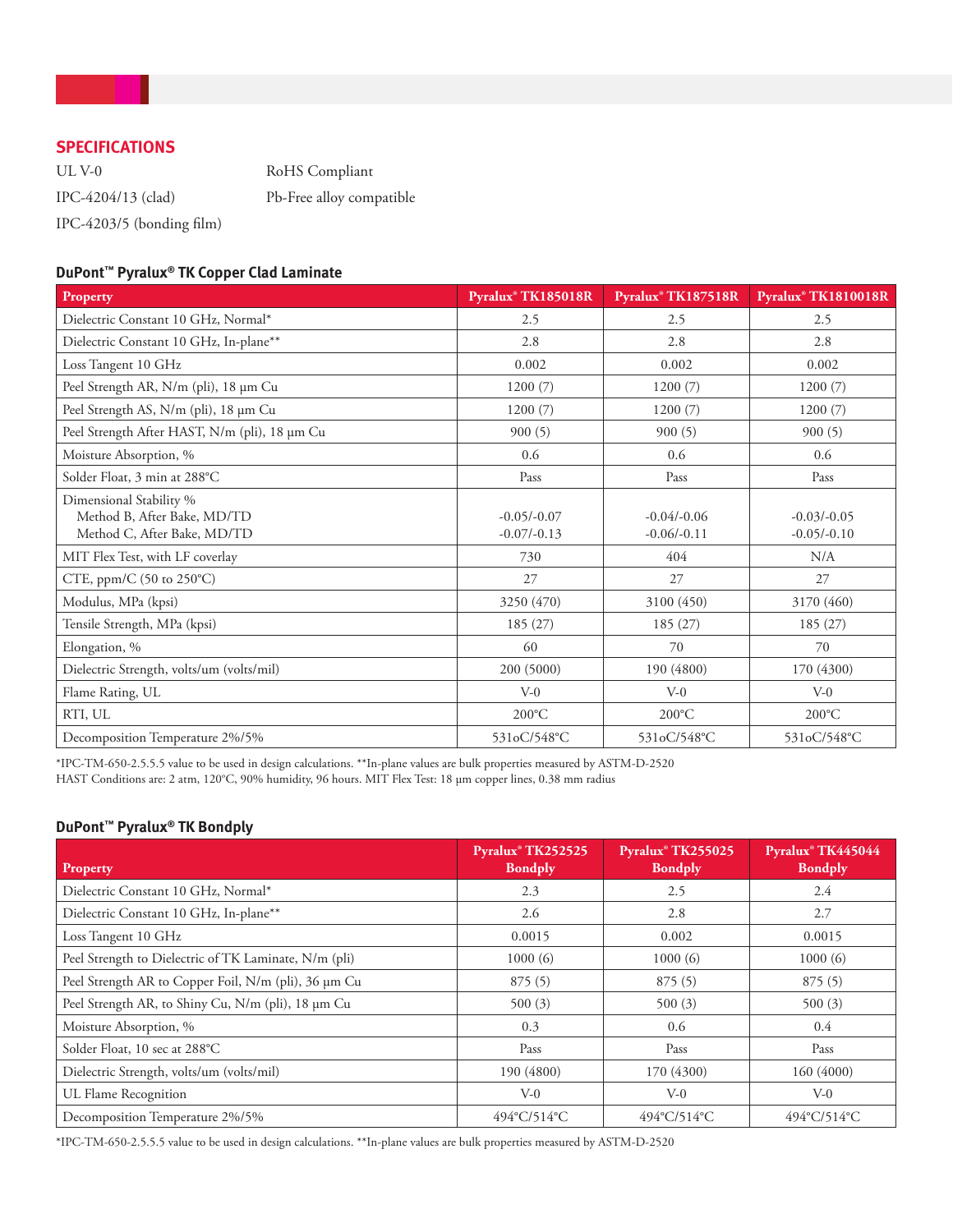Stackup TK/TK





**The above stackups were made to compare the performance of DuPont™ Pyralux® TK clad and bondply to the AP clad and LF bondply. The data in the next two graphs show data based on these two stripline designs.**



**Graph above shows the loss in dB/cm up to 20 GHz. The TK constructions clearly shows much lower loss (dB is a log scale).**



**Graphs above show the impedance at different line widths for the two constructions. This shows the real advantage of lower Dk for making controlled impedance circuits. To achieve standard impedance targets at achievable line widths the AP/LF constructions would need to have a thicker dielectric between the two ground planes.**



**Simply replacing AP with TK in a standard flex can deliver flexibility benefits. Both stackups shown are 50 Ohms Single Ended and 100 Ohms Differential, but the TK stackup is significantly thinner and has much lower modulus than the standard flex stackup. LF bondply can be used for short lengths or longer lengths at frequencies less than 2 GHz.**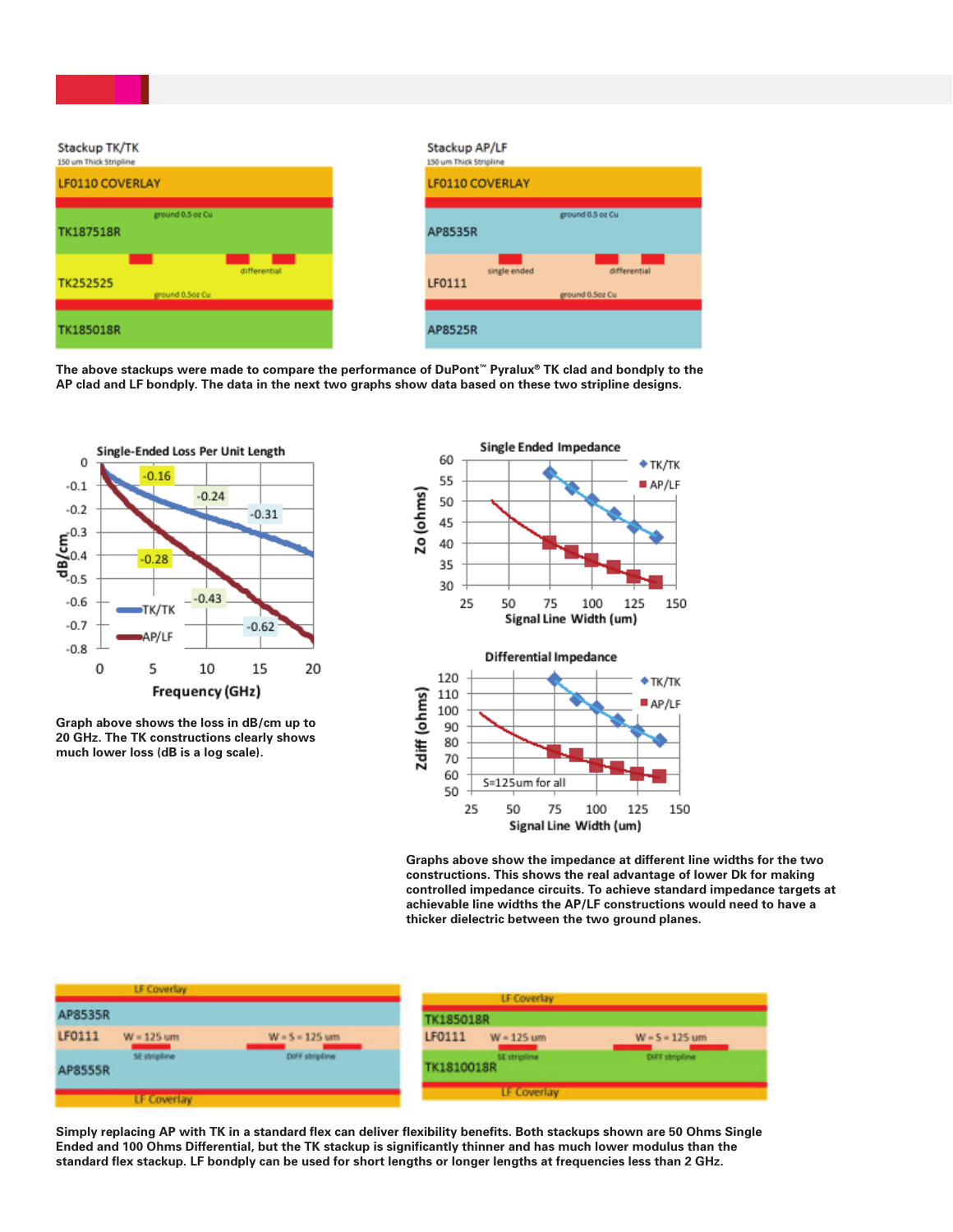#### **PROCESSING SUGGESTIONS**

#### **Dimensional Stability**

DuPont™ Pyralux® TK clads will shrink more than most other Pyralux® clads after etching, baking, and lamination. Use caution when designing with unbalanced clads to avoid curl after lamination. TK clads will shrink morein the TD direction than in the MD direction. TD is always listed first in clad dimensions. To reduce shrinkage keep as much copper as possible on the clads during imaging.

Full copper borders with sunburst channels for air escape will reduced the level of shrinkage after etching better than the dot pattern often used. When laminating TK bondply to TK clads, bleeder channels must be present to prevent entrapped air during lamination.

#### **Clad Preparation for Bondply Lamination**

Adhesion of treated copper foil to TK bondply varies with copper foil type and chemistry. Test adhesion before deciding on copper foil. Adhesion of TK bondply to shiny copper requires a good microetch of 25 – 50 microinches or more to achieve good adhesion. Alternative oxides yield higher adhesion. We successfully tested:

- Cobra Bond (OMG Group)
- Circubond (Dow, was Shipley)
- Bondfilm (Atotech)

Adhesion of TK bondply to TK clad dielectric is very good but TK bondply does NOT adhere well to Pyralux® AP dielectric. Do not touch or modify the Teflon™ surface of the TK clads after etching (i.e. no pumice scrubbing or plasma etching). This will remove the activated surface, which will reduce adhesion to TK bondply and standard coverlays.

#### **Bondply Lamination**

- 1. Bake sheets of bondply at 121C for 2 hours prior to layup to remove all moisture from Kapton® layer prior to laminating.
- 2. Start with cold press.
- 3. Pull vacuum for at least 30 minutes before applying pressure or heat.
- 4. Start pressure and heat. Aim peak temperature to 280 290°C (535 – 554°F). (Do not exceed 300°C (572°F)).
- 5. Aim pressure to a maximum of 250 psi (1.7 MPa). Lower pressures generally work better than higher pressures.
- 6. Ramp rate is not usually critical
- 7. Hold at peak temperature for 60 minutes to insure best adhesion.

8. Cool down under pressure. Cool down rate is not critical after temperature falls below 260°C (500°F). Cooling down too quickly above this temperature can lead to registration problems. TK Bondply adhesion to dielectric and copper surfaces is mainly determined by peak lamination temperature and time at peak temperature. Pressure has very little effect. This is even also true for conformation and flow of the TK bondply adhesive around circuitry.

The long vacuum draw down time before heat and pressure is critical to preventing entrapped air voids. Increasing the thickness of the press pads is preferred over increasing pressure to improve encapsulation of traces. Lower pressure can improve registration in many cases.

The long vacuum draw down time before heat and pressure is critical to preventing entrapped air voids, which are a common defect observed during the development of the TK bondply lamination process. Increasing the thickness of the press pads is sometimes required to eliminate air voids that are observed in the thin circuit area.

Registration can be an issue with thicker TK multilayer flex circuits. Lower pressure can improve registration in many cases.

#### **Press Pad Recommendations**

Use press pads that can survive 280 to 290°C bondply lamination.

The following press pad systems have been tested to be compatible with TK bondply lamination:

- Themopad (Pacothane Industries)
- HeatShield (MRS Polymers)
- Themofilm (Pacothane Industries)
- Aluminum and Copper Foil

Due to the high temperature and long duration of the lamination, it is generally recommended not to re-use press pads.

#### **Drilling and Through Hole Activation Recommendations**

The procedures used today to drill and activate high speed PTFE boards should be adequate for DuPont™ Pyralux® TK flexible circuit materials. The Teflon™ in Pyralux® TK is chemically similar to the PTFE fluoropolymer used in rigid high speed laminate.

Open flute, thin web design drill bits work the best for TK drilling, these are usually marketed as "flex" tools by most tool manufacturers. Use new drill bits and limit hit count to 500. It is critical that the drill bits not get so hot that they start to melt the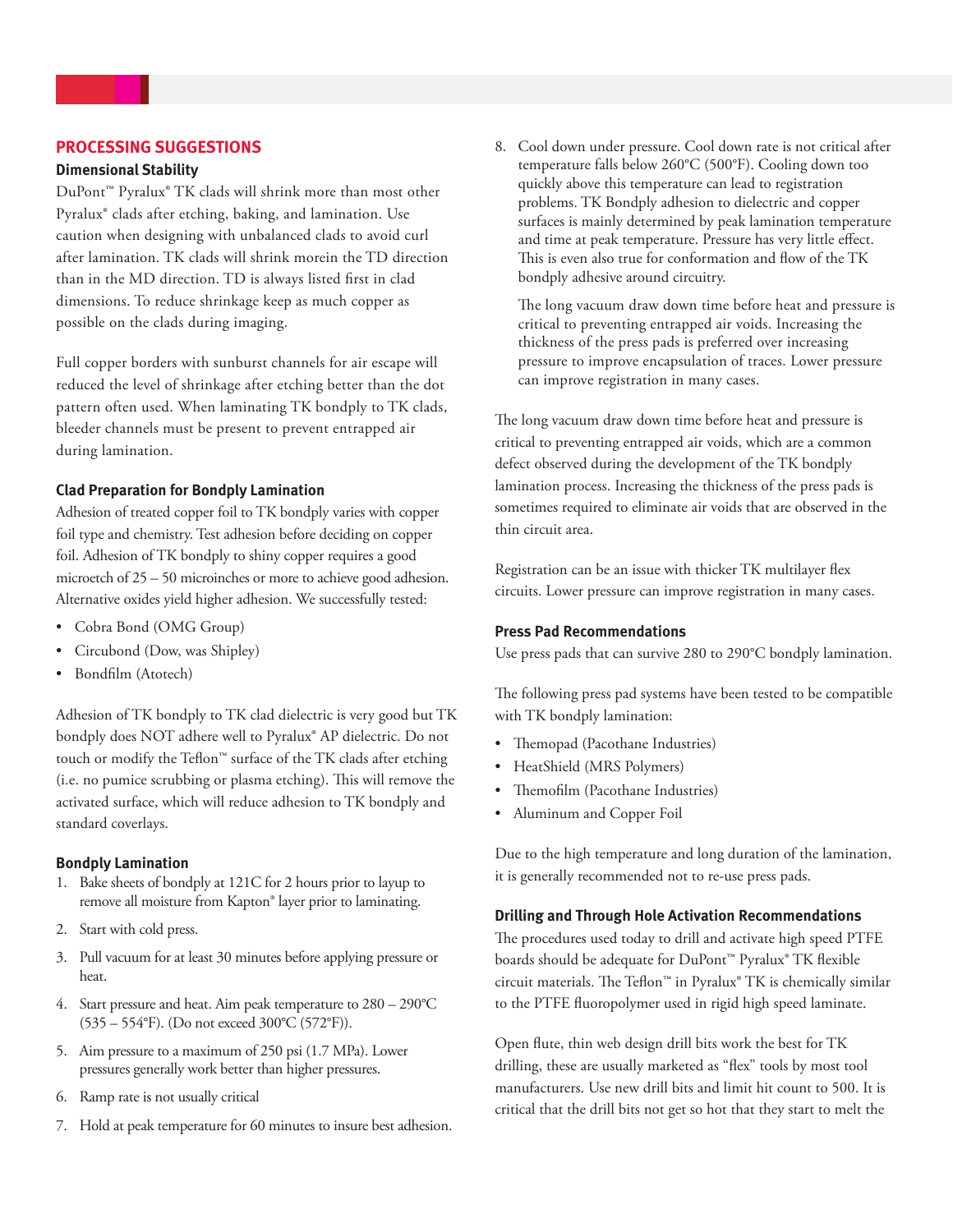Teflon™ layers. TK drill results are usually better with chip loads lower than for typical flex circuits. In many cases, Teflon™ smear may occur during drill bit retract. Therefore, hard backing materials that can clean the drill bits before retract work well (such as phenolic).

For circuit constructions with Teflon™ and other dielectrics, always run the desmear process for non-Teflon™ dielectric first. Then, run the activation process for the Teflon™. Therefore, Pyralux® TK could be desmeared initially in the same process used for Pyralux® AP and then followed by a Teflon™ preparation. None of the methods below will remove Teflon™ smear; they will only activate the surface for plating

#### **Options for Teflon™ Activation**

Sodium Etch: This is a Sodium Napthalene solution available from Poly-Etch or Fluoro-Etch. It works well and has been used for many years. Most PCB manufacturers who routinely run high speed PTFE boards will already have sodium etch available.

Plasma Etching: The Teflon™ can be prepared for plating with plasma etching. Run one of these gases as the last cycle. They are listed in order of most effective.

- Nitrogen/hydrogen mixtures (from 70/30 to 30/70) Most effective
- Helium If Nitrogen/Hydrogen is not available

The general goal is to remove the fluorine from the surface of the Teflon™ to improve wetting. That is why the standard gases for other dielectrics (CF4/02) should never be the last plasma gases used in a multistage process.

The activation of the Teflon™ surface is usually effective for 24 to 48 hours. Run electroless copper or direct plate within 1 to 2 days after hole wall activation.

#### **Laser Drilling**

DuPont™ Pyralux® TK works well with Carbon Dioxide lasers. We do not recommend laser drilling vias with standard UV lasers since the Teflon™ is transparent to the UV energy. Routing with UV lasers is possible if edge quality is not critical.

#### **Coverlays**

Pyralux® LF and FR coverlays are compatible with Pyralux® TK laminate. Using TK bondply as a coverlay is not recommended since the flow of the Teflon™ is very difficult to precisely control for pad openings.

#### **Rigid-Flex**

We recommend that the outer surface of the flex be TK clad and not TK bondply. The TK Bondply surface does not adhere as well to prepregs.

When laminating flex sublayers with TK clads and bondplies for rigid flex application, leave solid copper on the outerlayers during lamination step. Then image the outerlayers after lamination. This will make registration more manageable and improve adhesion of the prepregs to the surface of the TK clads. TK etched circuits should NOT be plasma etched before low flow prepreg lamination.

# **GENERAL INFORMATION**

#### **Handling**

Pyralux® TK laminate and bondply are more sensitive to static build up than traditional flexible circuit materials because of the low moisture levels. After etching, handle sample carefully to prevent collection of particulate.

#### **Safe Handling**

Anyone handling DuPont™ Pyralux® TK flexible circuit materials should wash their hands with soap before eating, smoking, or using restroom facilities. Although DuPont is not aware of anyone developing contact dermatitis when using DuPont™ Pyralux® TK products, some individuals may be more sensitive than others.

Gloves, finger cots, and finger pads should be changed daily. DuPont™ Pyralux® TK flexible circuit materials are fully cured when delivered. However, lamination areas should be well ventilated with a fresh air supply to avoid build-up from trace quantities of residual solvent (typical of polyimides) that may volatilize during press lamination. When drilling or routing parts made with DuPont™ Pyralux® TK, provide adequate vacuum around the drill to minimize worker exposure to generated dust.

As with all thin, copper-clad laminates, sharp edges present a potential hazard during handling. All personnel involved in handling Pyralux® TK clads should use suitable gloves to minimize potential cuts.